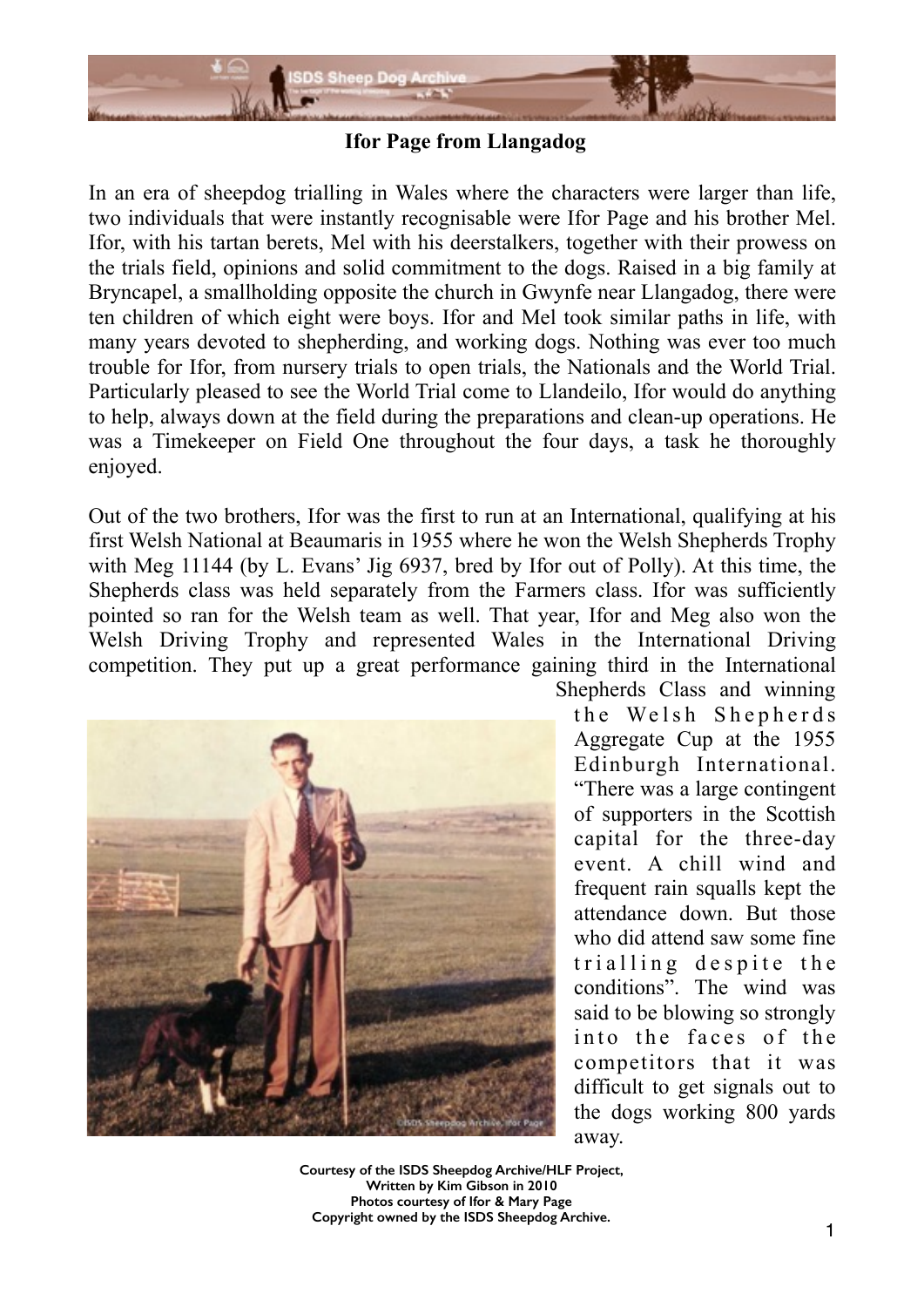

The trip to the 1955 Edinburgh International was much enjoyed, the dogs enjoying the ferry ride over the river with their owners. Ifor is shown here with Dai Daniels.

Their success in 1955 led to an invitation to compete at the Daily Express trials at Hyde Park held at Whitsun the following year (1956), winning second prize, to Tom Bonella from Scotland. It was reported that 25,000 people watched the trials. A Scottish Daily Express Trial was also held in Edinburgh on June 23rd, 1956. The Daily Express trials would consist of two



singles classes and two doubles, Ifor was listed as one of the eleven handlers that included names such as T. Longton and J. Gilchrist.

In 1957, Ifor and Meg repeated their success, winning the Welsh Shepherds Trophy again, this time on a mountain course at Criccieth. It was quite a remarkable achievement, for Meg was feeding three week old pups, four of them. Speaking at the time, Ifor said "I had to bring the pups up as well. When Meg was at the second gates she went off course with the sheep. But my, she made up for it". Immediately after her run was completed, Meg ran ahead of her master to the car to settle down with her offspring. Ifor was accompanied to Criccieth by his elder brother Danny, he had taken the weekend off from his work as a colliery engineer, to help out with six year old Meg and the puppies. There were seven competitors in the Shepherds Class, the main contender at the time being Herbert Worthington from Abergavenny. Herbert had already won the Welsh Shepherds Trophy seven times [He won it eight times in total, before competing in the Farmers Class for more titles]. Ifor beat Herbert by just one point, putting him into second and third place with Fly and Jaff. All three qualified for the Hired Shepherds' Class at the International in Loughborough that year where Ifor and Meg won the Welsh Shepherds Aggregate Cup for the second time.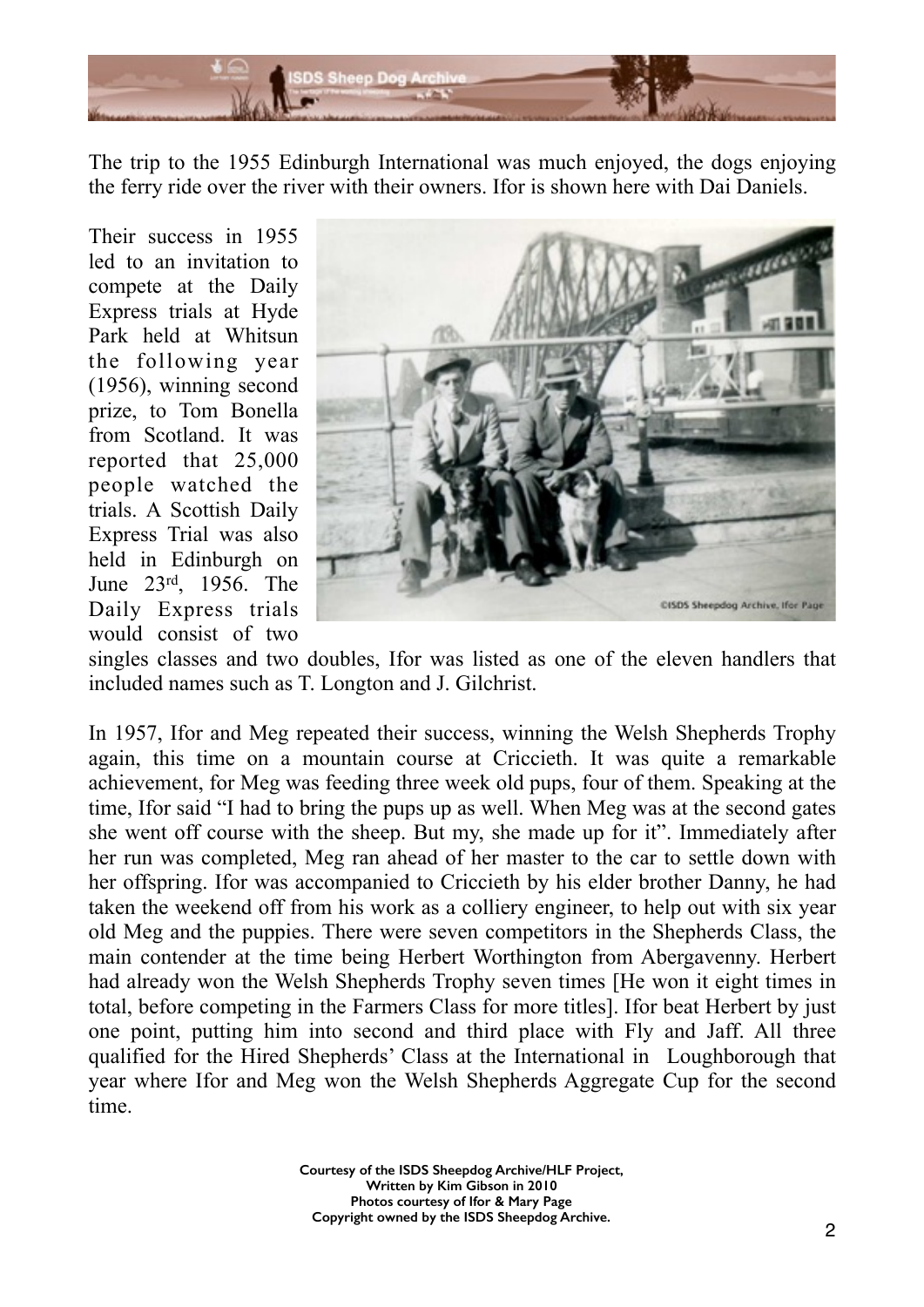

Ifor competed in the Daily Express trials at Hyde Park again, in 1957, with the likes of James Gilchrist, Tot Longton, Andrew Beatty, Eric Elliott, and Jack Suttill. It was chats about our mutual friend Jack Suttill, that led to substantial informationgathering about the Hyde Park Trials which are an important part of trialling heritage. It was a source of great pride and satisfaction to have been involved in the prestigious trials in Hyde Park, and to have won a couple of second prizes. These trips down to London were greatly enjoyed, a few would go together, including his brother Danny.



Shepherding since he was seventeen, Ifor worked in several places around Llangadog. At the age of twenty six years old in 1955, he was tending eight hundred sheep on the Black Mountain range which divides the Tywi Valley from the coal districts of West Glamorgan. When Ifor married Mary, he left shepherding to work in the local cement works in Llangadog, following a similar path to his brother Mel. Ifor was also a gravedigger in several local churches, as is his brother Cyril, and a nephew. They moved to a smallholding at Capel Hendre near Ammanford, both Ifor and Mary working very hard. The next move was to a small dairy farm called Banc Sych at Llanddarog on the main A48 just outside Carmarthen. Milking Jersey cows, they continued their hard work here and built the business up. From what can be gathered, Ifor liked to drive fast, for he was prone to the odd accident, one time breaking his leg and being laid up for a time. The new extension road to the M4 took their land so Ifor and Mary sold up and retired to a bungalow in Llangadog with a few fields.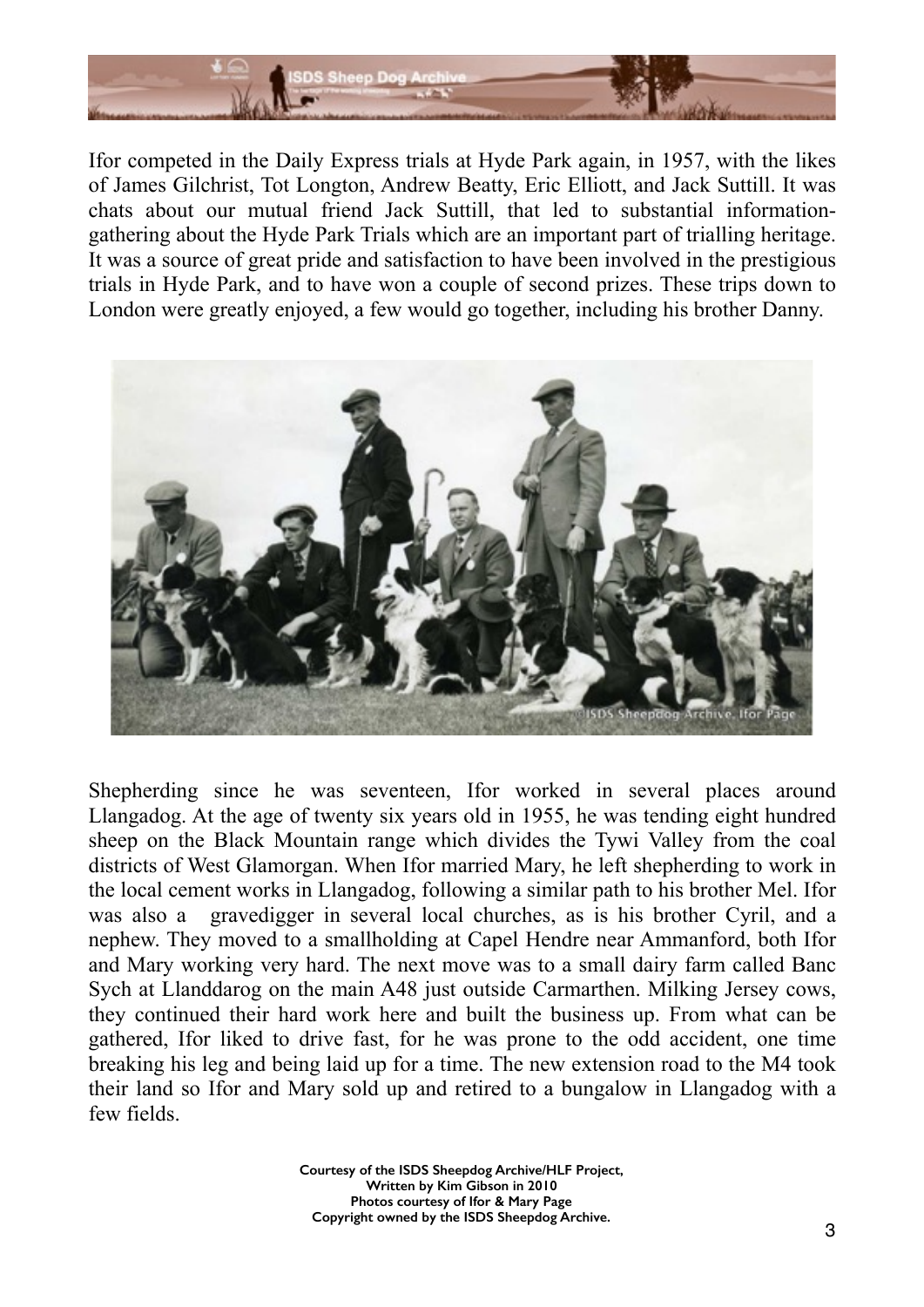

A sought after judge for local trials, Ifor did a fair amount of judging over the years. He could always be relied on for an honest opinion, to give an account of how handlers and dogs were performing. Mistakes were pounced on, missing gates with walking sheep would elucidate comments such as 'You threw it away, bach. It was there for the taking'. Ifor always enjoyed the Welsh National and if he could get away, the Scottish National, and the English too. And, of course, the Internationals. Ifor would book holidays for the Scottish Nursery finals, he was fairly taken with Scotland. Always on the look out for a good dog to put a bitch to, this rarely left his mind. A wonderfully supportive wife, Mary always went with Ifor in his trips, towing a caravan or sharing a cottage. In more recent years, enjoying their well-earned retirement, Ifor and Mary put much younger people to shame in their ability to get to as many Nationals as possible. In 2007, at the English National in North Yorkshire, we were discussing whether I could make it up to the Scottish National, as well as the Welsh. It turned out that Ifor and Mary had towed their caravan back to South Wales before heading up to the north of Scotland for the Scottish National. It goes without saying that they also went to the Welsh National and the International in southern Ireland the same year.



The Reverend Roger Hughes was a young boy in the late fifties when he first met Ifor, it was at a Welsh National or a South Wales Sheepdog Association Open. "We never lost touch. I officiated at both his and Mel's funerals. From a strong church-going family, they are both buried at Gwynfe in view of the smallholding where they were brought up. It is sad but a great privilege when you have known someone for that length of time. I met Ifor in his hey day, when he was running Meg. He ran her until about 1960, winning many opens with her, he was a 'dangerous' man on the trials field. Ifor always put his family and work first, not the trials. He went to them, as and when they fitted in. He always kept good dogs, he particularly liked bitches, and he bred many good ones. Ifor had a terrific eye for detail, watching every run at a

trial. He was an inventive man, he could turn his ideas into something useful, and put his hand to most things. A different temperament to Mel, they both had their firm ideas about what they liked, what they wanted to see in a run, and would not change their ideas easily. Both colourful characters, as well as able competitors".